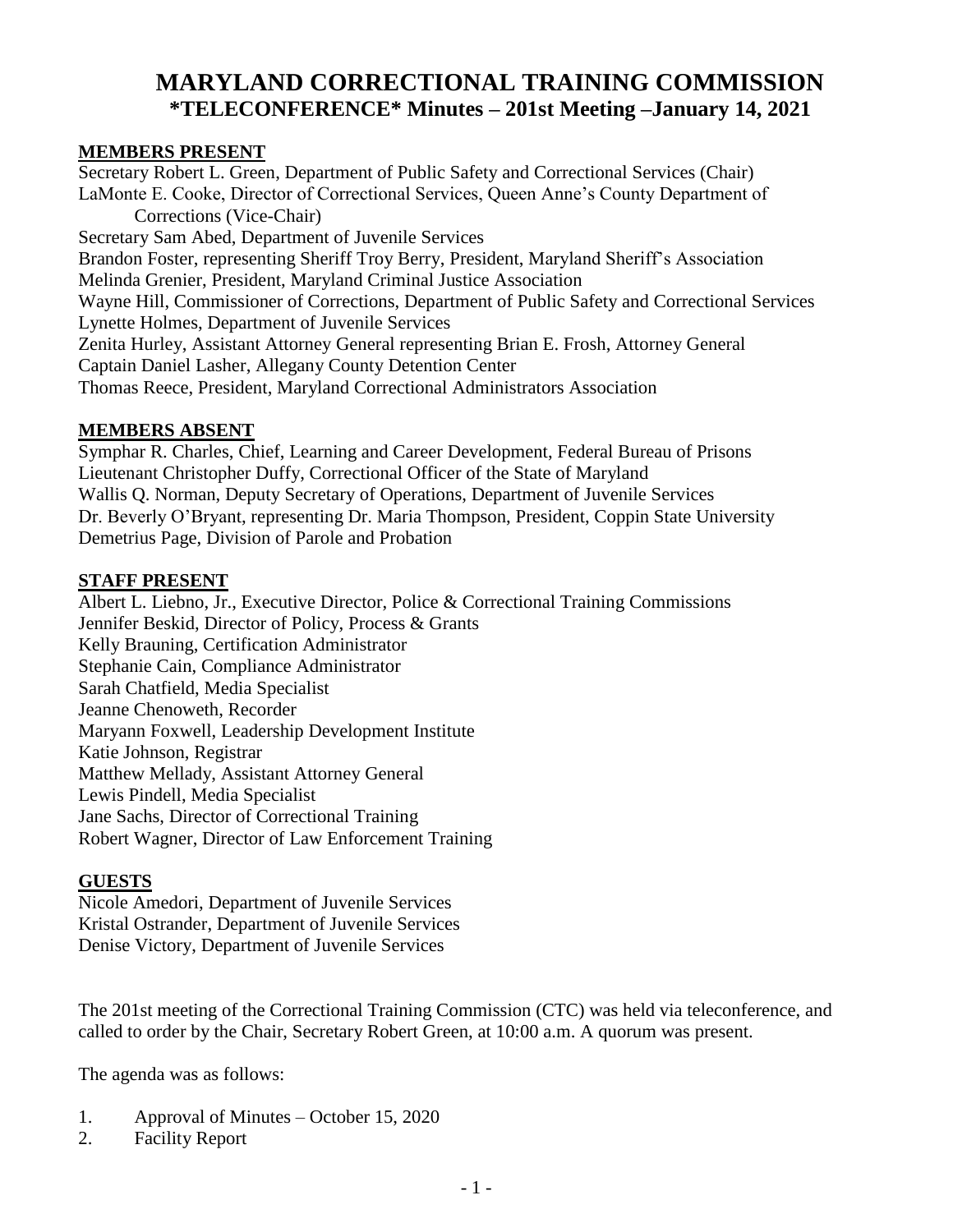- 3. Legal Issues
- 4. Annual Election of Vice-Chair
- 5. Old Business
	- a) Update on Job Task Analysis
	- b) Proposed Amendments to Prior Drug Use Standards
- 6. New Business

A roll call was taken of all members, staff and guests on the call.

#### **1. Approval of Minutes – October 15, 2020**

Secretary Green asked the members to review the minutes.

#### **A MOTION to approve the minutes from the October 15, 2020 meeting was made by Captain Daniel Lasher: SECONDED: Mr. LaMonte Cooke. The MOTION carried.**

## **2. Facility Report**

Mr. Albert Liebno, Executive Director of the MD Police & Correctional Training Commissions (MPCTC), directed members to the report, which reviewed the activities at the Center during the past quarter. He welcomed Stephanie Cain as the new MPCTC Compliance Administrator. Mr. Liebno stated the training data from 2020 for compliance is due by January 31, 2021.

#### **3. Legal Issues**

Assistant Attorney General Matthew Mellady stated there were no legal issues as this time.

### **4. Annual Election of Vice-Chair**

Secretary Green asked the members to consider nominations for the position of vice-chair.

#### **A MOTION to nominate Mr. LaMonte Cooke was made by Captain Daniel Lasher: SECONDED: Secretary Sam Abed. The MOTION carried.**

Mr. Cooke thanked the Commission members for the nomination.

#### **5. Old Business**

# **a) Update on Job Task Analysis**

Mr. Liebno stated that MPCTC staff forwarded a survey to law enforcement agencies on Tuesday of this week to understand the requirements for successful performance as an entry-level officer. Staff will send the same survey for correctional officer duties on Thursday. Mr. Liebno asked agency heads to forward the survey to their officers for completion.

# **b) Proposed Amendments to Prior Drug Use Standards**

Secretary Green informed the members that since removal of this item from the agenda last year after three years of consideration, considerable scientific research has provided a better understanding of the issue. He directed members to review the proposed amendments as provided in the attachment. The entirety of the text was repealed and rewritten to provide for easier reading and accommodate revisions to the amendment. The new text also clarifies items such as synthetic marijuana and prior marijuana use.

Ms. Jennifer Beskid stated that staff met with the Medical Cannabis Commission, whose research shows normal human function after one year of abstinence from marijuana use. She also said that other agencies in the country have begun to reduce the usage requirement from three years to twelve months or less.